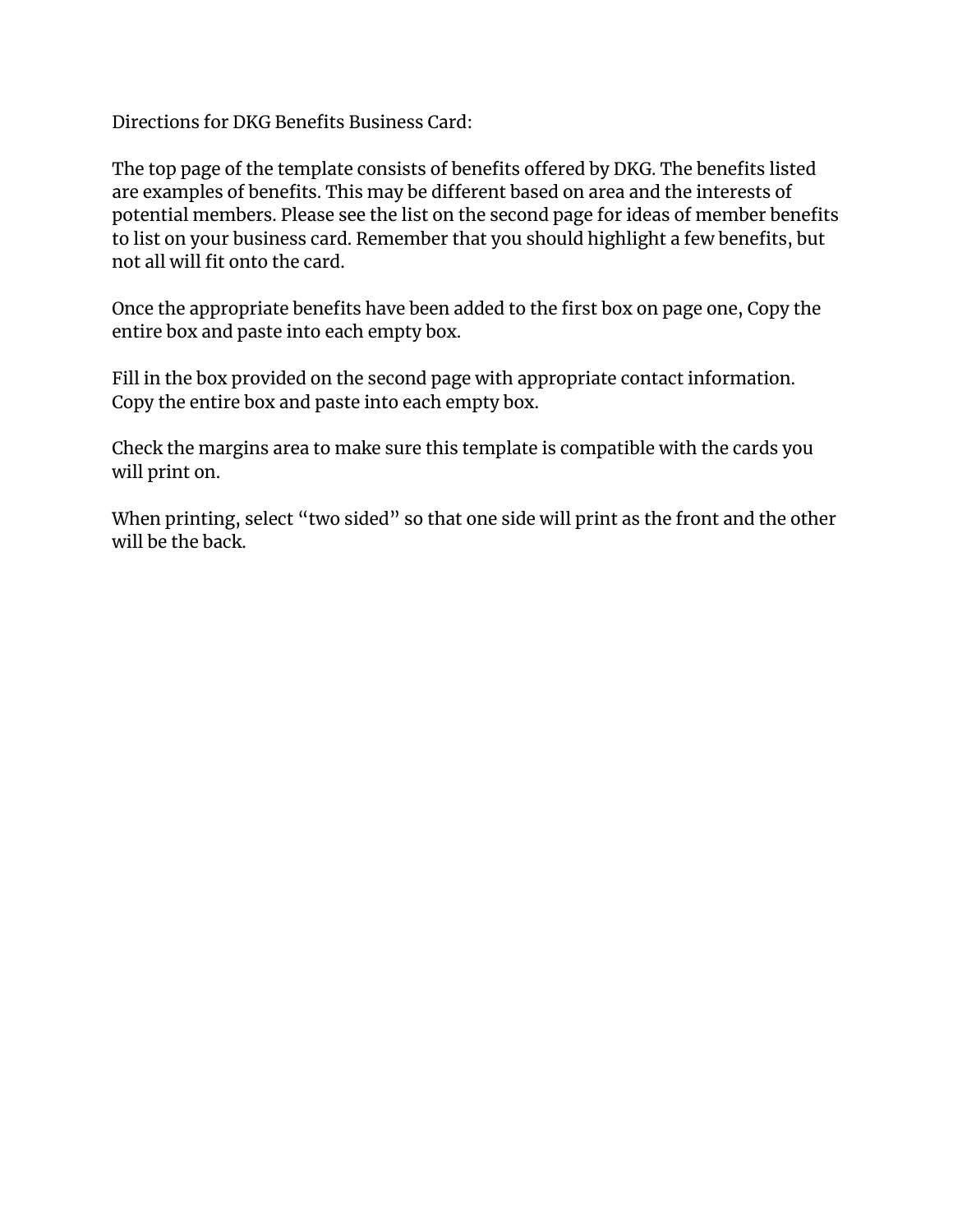Financial support beyond a bachelor's degree International Scholarships State Scholarships Chapter Scholarships Financial support for professional development DKG Education Foundation Awards DKG Golden Gift stipends State Professional Development Awards Chapter Grants Financial assistance for National Board Certification DKG Educational Foundation State Professional Development Awards Emergency funds from a natural disaster International Emergency Fund Leadership training for professional growth International Leadership Management Seminar International Convention/ Conferences State Conventions/ Conferences State Leadership Seminars Society sponsored parliamentary training Leadership opportunities in a nurturing environment International Committee Chair/ Member International Administrative Board Officer/ Member State Committee Chair/ Officer State Officer Chapter Officer or Committee Chair/ Member Recognition for an earned doctorate Listing in program and recognition at International Convention Speaking opportunities International Speakers Fund Keynote speaker at Society meetings Area, state, regional, international workshops Chapter programs Audience for professional writing The DKG Bulletin - juried, professional journal Educator's Book Award State Newsletters/ Websites DKG social network blogs Professional networking DKG Social Networking International/ State Convention/ Conferences Chapter meetings Service at State/ International levels